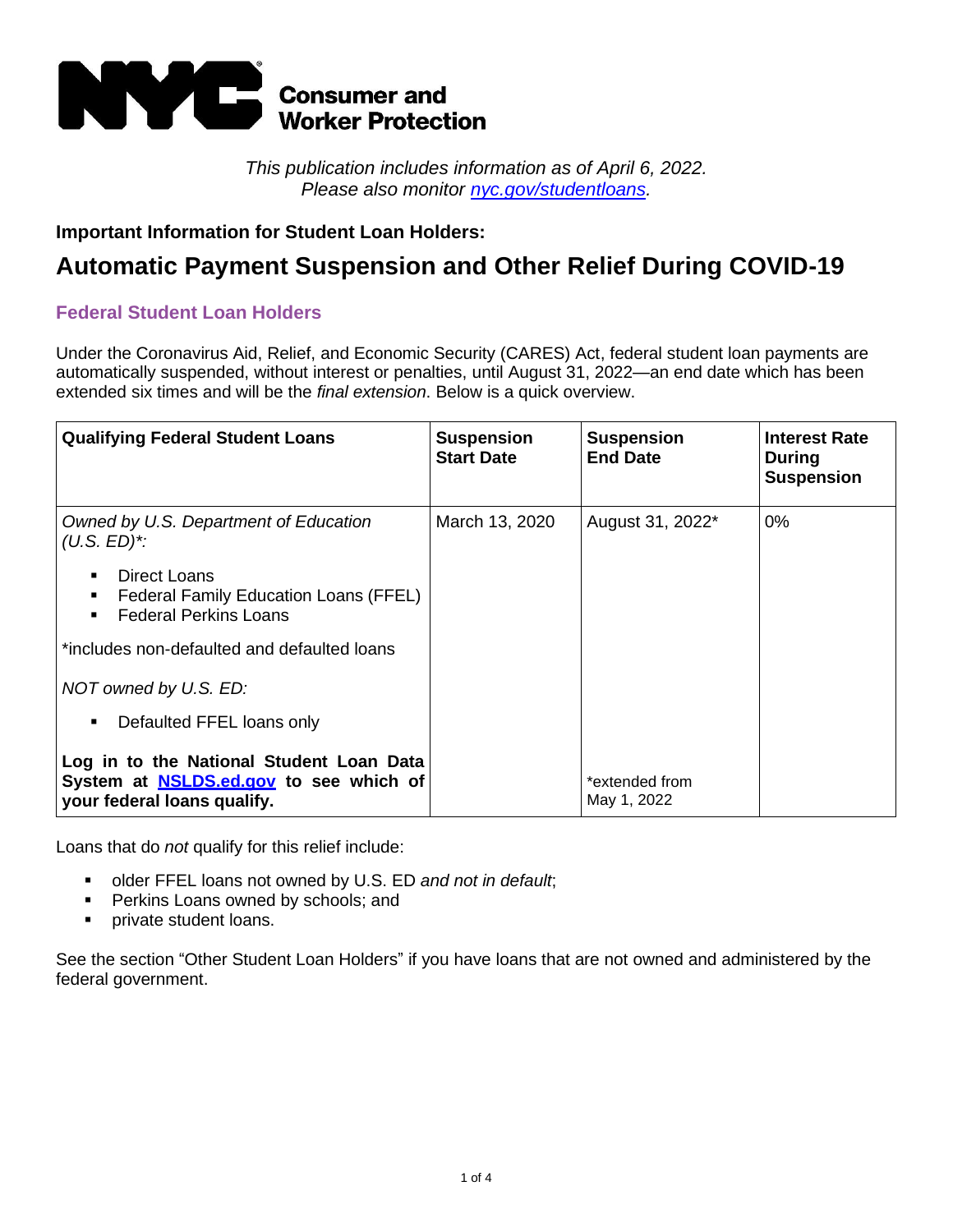# **What You Need to Know**

During the payment suspension period (March 13, 2020-August 31, 2022):

- You are in automatic administrative forbearance. Autopay (auto-debit payments) is canceled during administrative forbearance.
- U.S. ED will report "on-time payments" to credit bureaus *whether or not you keep making loan payments*.

If you choose to stop making loan payments, your credit will not be hurt.

If you choose to keep making loan payments, you need to contact your loan servicer to re-enroll in autopay or manually schedule payments online.

# **Important**

Make sure your loan servicer has your up-to-date address, email address, and phone number on file so you receive timely information about your loan. You will receive a billing statement or other notice at least 21 days before a payment is due once the suspension ends.

# **Federal Student Loan Holders Enrolled in Autopay**

- Autopay is suspended during administrative forbearance. You can contact your loan servicer to opt out of administrative forbearance and re-enroll.
- You can get a refund for any payment between March 13, 2020 and August 31, 2022. Contact your loan servicer for help with refunds.

# **Federal Student Loan Holders Enrolled in Public Service Loan Forgiveness (PSLF) or Income-Driven Repayment (IDR) Programs**

- Suspended payments (March 13, 2020-August 31, 2022) count toward your total number of "qualifying payments" in PSLF and IDR.
- As part of administrative forbearance, you will not have to recertify your income before the end of the COVID emergency relief period, regardless of whether your recertification would have happened prior to the end of the relief period. Note:
	- $\circ$  Your loan servicer will notify you about your new recertification date before it is time to recertify.
	- $\circ$  You will also receive a reminder 60-90 days before the new recertification date.
	- $\circ$  Contact your loan servicer if you do not receive information about your new recertification date.

# **Important Guidance for Enrollees and Borrowers Considering IDR/PSLF**

#### **Submit your recertification or enrollment now if any of these situations apply to you**:

- Your income decreased.
- Your family size increased.
- You want to lower your loan payment.

Use the *[Loan Simulator](https://studentaid.gov/loan-simulator/)* at studentaid.gov to find a repayment plan that meets your needs and goals or to decide whether to consolidate.

New IDR/PSLF enrollees will also get credit for suspended payments during the administrative forbearance.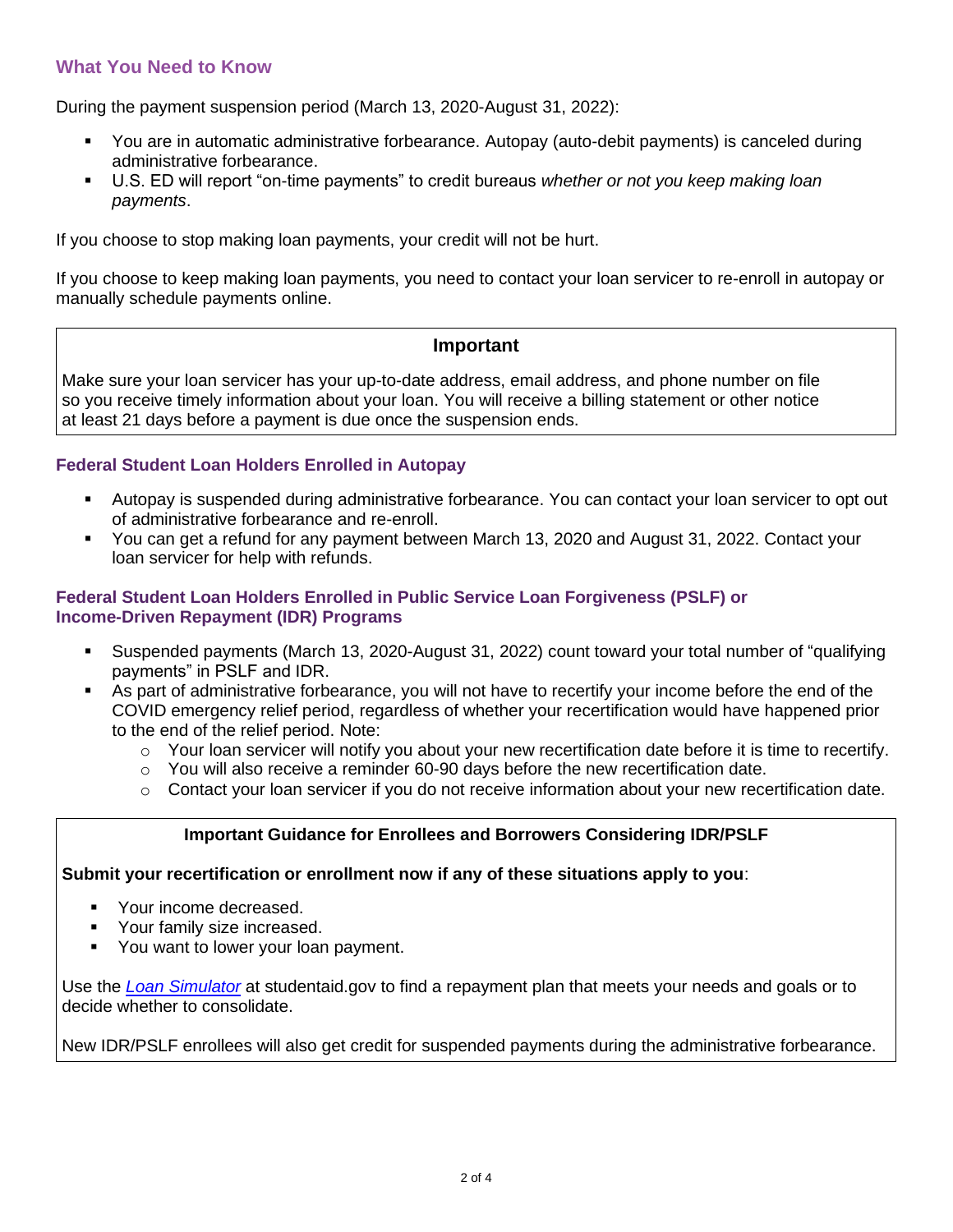# **Federal Student Loan Holders Who are Delinquent or in Default**

- No collection actions will happen before August 31, 2022. Collection actions may include administrative wage garnishment (garnishment without a court hearing), federal tax refund offsets, and federal benefit offset (for example, seizure of Social Security benefits).
- If your refund or benefits were offset or your wages garnished after March 13, 2020, you willreceive a refund.
- If you made voluntary payments on any of your defaulted loans during the payment pause, you have the option to request a refund.
- Suspended payments (March 13, 2020-August 31, 2022) count toward loan rehabilitation.
- *If you have FFEL loans not owned by U.S. ED that went into default before March 13, 2020, U.S. ED will work with your guaranty agency to apply the pause retroactively.*
	- $\circ$  You can receive a refund for any tax refund seized or wages garnished since March 13, 2020. If you made voluntary payments during this time, you can request a refund for those payments.
- *If you have FFEL loans not owned by U.S. ED that went into default on March 13, 2020 or later, all of the following apply:*
	- o Your loan will be assigned to U.S. ED.
	- $\circ$  You will automatically receive a refund for garnishments and offsets made since March 13, 2020.
	- o The record of default will be removed from your credit history.
	- o Your loan will be returned to good standing.

| For more information on federal loans<br>owned by or assigned to U.S. ED:          | For more information on defaulted FFEL loans<br>NOT owned by U.S. ED:                     |
|------------------------------------------------------------------------------------|-------------------------------------------------------------------------------------------|
| Contact U.S. ED's Default Resolution Group at:<br>1-800-621-3115<br>$\blacksquare$ | Contact the guaranty agency assigned to your<br>defaulted loan.                           |
| 1-877-825-9923<br>$\blacksquare$<br>(TTY for the deaf or hearing-impaired)         | If you do not know who is servicing your loan or how<br>to contact them:                  |
|                                                                                    | Visit StudentAid.gov/login OR<br>Call 1-800-4-FED-AID (1-800-433-3243)<br>for assistance. |

# **Federal Student Loan Holders Who are Able to Continue Payments**

- Your payments will pay off accrued interest before March 13, 2020 and go toward the principal loan balance.
- Your monthly payment will not go down; however, you will repay your loans more quickly and pay less over time.
- If you are in forbearance, there is no penalty if you pay less than the monthly payment amount.

# **Other Student Loan Holders**

# **Loans Owned by New York State Higher Education Services Corporation**

▪ For FFEL loans owned by the New York State Higher Education Services Corporation (HESC) *and not in default*, contact NYS HESC to understand your options.

*If you're having trouble repaying your non-defaulted NYS HESC FFEL loan and need help*:

Contact NYS HESC in one of the following ways:

- Submit the [webform](https://www.hesc.ny.gov/coronavirus/hesc-loans-webform) at hesc.ny.gov; or
- **Email [defaultprevention@hesc.ny.gov](mailto:defaultprevention@hesc.ny.gov)**